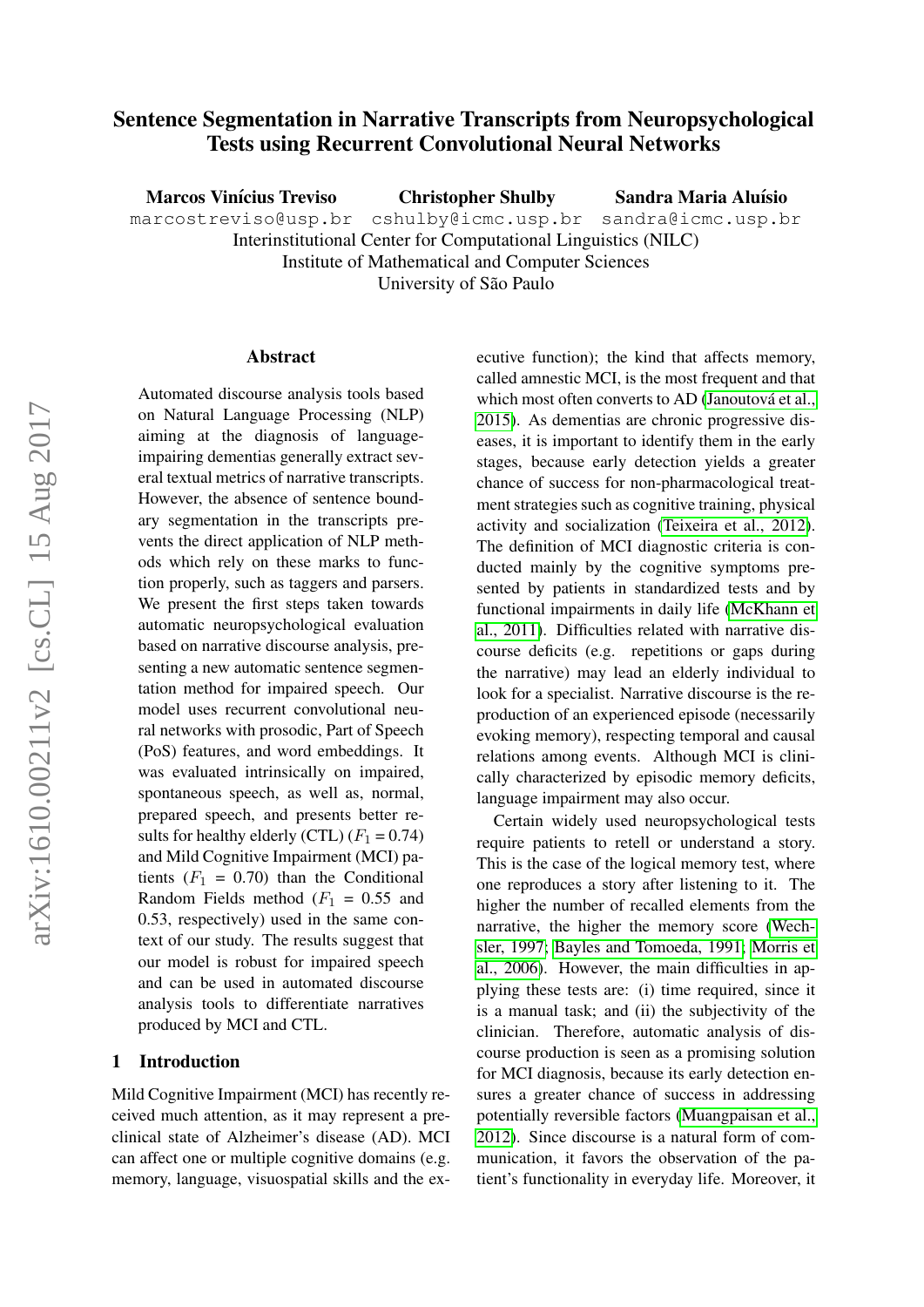provides data for observing the language-cognitive skills interface, such as executive functions (planning, organizing, updating and monitoring data).

With regard to the Wechsler Logical Memory (WLM) test, the original narrative used is short, allowing for the use of Automatic Speech Recognition (ASR) output even without capitalization and sentence segmentation, as shown by Lehr et al. [\(2012\)](#page-10-5) for English. They based their method on automatic alignment of the original and patient transcripts in order to calculate the number of recalled elements.

The evaluation of narrative discourse production from the standpoint of linguistic impairment is an attractive alternative as it allows for linguistic microstructure analysis, including phonetic-phonological, morphosyntactic and semantic-lexical components, as well as semanticpragmatic macrostructures. Automated discourse analysis tools based on Natural Language Processing (NLP) resources and tools aiming at the diagnosis of language-impairing dementias via machine learning methods are already available for the English language [\(Fraser et al., 2015b;](#page-9-2) [Yancheva et al., 2015;](#page-10-6) [Roark et al., 2011\)](#page-10-7) and also for Brazilian Portuguese (BP) (Aluísio et al., [2016\)](#page-9-3). The latter study used a publicly available tool, Coh-Metrix-Dementia<sup>[1](#page-1-0)</sup>, to extract 73 textual metrics of narrative transcripts, comprising several levels of linguistic analysis from word counts to semantics and discourse. However, the absence of sentence boundary segmentation in transcripts prevents the direct application of NLP methods that rely on these marks in order for the tools to function properly. To our knowledge, only one study evaluating automatic sentence segmentation in English transcripts of elderly aphasic exists [\(Fraser et al., 2015a\)](#page-9-4).

The purpose of this paper is to present our method, DeepBond, for automatic sentence segmentation of spontaneous speech of healthy elderly (CTL) and MCI patients. Although it was evaluated for BP data, it can be adapted to other languages as well.

# 2 Related Work

The sentence boundary detection task has been treated by many researchers. Liu et al. [\(2006\)](#page-10-8) investigated the imbalanced data problem, since there are more non-boundary words than not; their study was carried out using two speech corpora: conversational telephone and broadcast news, both for English.

More recent studies have focused on Conditional Random Field (CRF) and Neural Network models. Wang et al. [\(2012\)](#page-10-9) and Hasan et al. [\(2014\)](#page-9-5) use CRF based methods to identify word boundaries in speech corpora datasets, more specifically on English broadcast news data and English conversational speech (lecture recordings), respectively. Khomitsevich et al. [\(2015\)](#page-9-6), similar to our work, used a combination of two models, one based on Support Vector Machines to deal with prosodic information, and other based on CRF to deal with lexical information. They combine the two models using a logistic regression classifier.

Xu et al. [\(2014\)](#page-10-10) uses a combination of CRF and a Deep neural network (DNN) to detect sentence boundaries on broadcast news data. Che et al. [\(2016\)](#page-9-7) uses two different convolutional neural network (CNN), one which moves in only one dimension and another which moves in two. They achieved good results on a TED talks dataset. Tilk and Alumäe [\(2015\)](#page-10-11) use a recurrent neural network (RNN) with long short-term memory units to restore punctuation in speech transcripts from broadcast news and conversations.

Although there are proposed methods for sentence segmentation of Portuguese datasets [\(Silla Jr](#page-10-12) [and Kaestner, 2004;](#page-10-12) [Batista and Mamede, 2011;](#page-9-8) López and Pardo, 2015), none of them are used for transcriptions produced in a clinical setting for the elderly with dementia and related syndromes. The study most similar to our scenario is [\(Fraser et al.,](#page-9-4) [2015a\)](#page-9-4), which proposes a segmentation method for aphasic speech based on lexical, PoS and prosodic features using tools and a generic acoustic model trained for English. Their approach is based on a CRF model, and the best results for this study were obtained for non-spontaneous broadcast news data.

Our method uses recurrent convolutional neural networks with prosodic, PoS features, and also word embeddings and was evaluated intrinsically on impaired, spontaneous speech and normal, prepared speech. Although DNNs have already been used for this task, our work was the first, to the best of our knowledge, to evaluate them on impaired speech.

<span id="page-1-0"></span><sup>1</sup><http://143.107.183.175:22380/>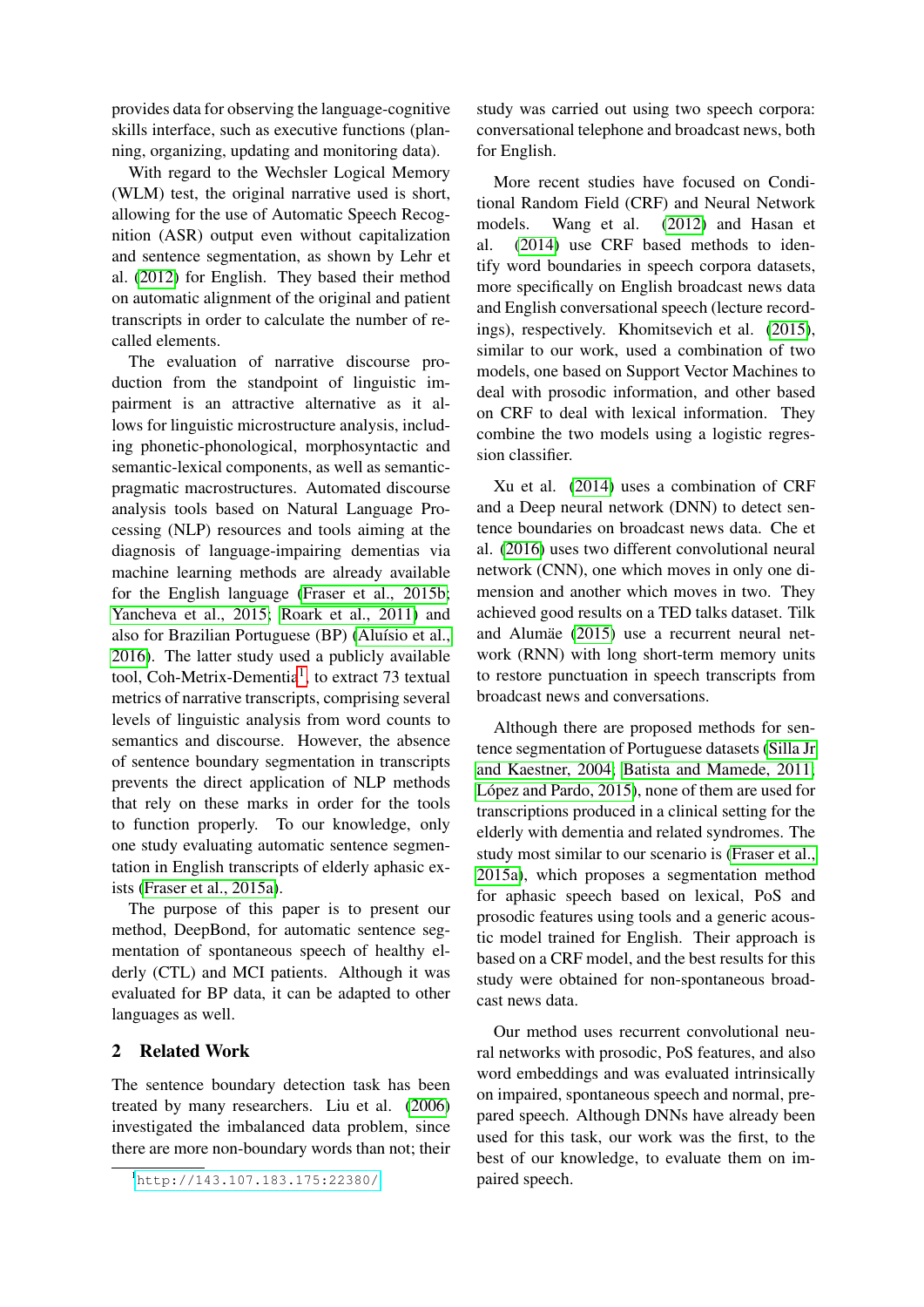### 3 Datasets

A total of 60 participants from a research project on diagnostic tools for language impaired dementias produced narratives used to evaluate our method. Two datasets were used to train our model (Sections 3.1 and 3.2). As a preprocessing step we have removed capitalization information and in order to simulate high-quality ASR, we left all speech disfluences intact. Demographic information for participants in our study is presented in Table [1.](#page-2-0) A third dataset was used in robustness tests (Section 3.3).

<span id="page-2-0"></span>

| Info               |      | CTL MCI | AD    |
|--------------------|------|---------|-------|
| Avg. Age           | 74 8 | 733     | 78.2  |
| Avg. Education     | 11.4 | 10 S    | 86    |
| No. of Male/Female | 4/16 | 6/14    | 10/10 |

Table 1: Demographic information of participants in the Cinderella dataset. The Avg. Education is given in years.

### 3.1 The Cinderella Dataset

The Cinderella dataset consists of spontaneous speech narratives produced during a test to elicit narrative discourse with visual stimuli, using a book consisting of sequenced pictures based on the Cinderella story. In the test, an individual verbally tells the story to the examiner based on the pictures. The narrative is manually transcribed by a trained annotator who scores the narrative by counting the number of recalled propositions.

This dataset consists of 60 narrative texts from BP speakers, 20 controls, 20 with AD, and 20 with MCI, diagnosed at the Medical School of University of São Paulo and also used in Aluísio et al. [\(2016\)](#page-9-3). Counting all patient groups, this dataset has an audio duration of 4h and 11m, an average of  $1843/60 = 30.72$  sentences per narrative, and sentence averages of  $23807/1843 = 12.92$  words. AD narratives were only used for training the lexical model.

#### 3.2 The Brazilian Constitution Dataset

This dataset was made available by the LaPS (Signal Processing Laboratory) at the Federal Univer-sity of Pará [\(Batista, 2013\)](#page-9-9), and is composed of articles from Brazil's 1988 constitution, in which the speech is prepared and read. Each file has an averages 30 seconds.

A preprocessing step removed lexical tips which indicate the beginning of the articles, sections and paragraphs. This removal was carried out on both the transcripts and audio. In addition, we separated the new dataset organized by articles, totaling 357 texts. Then, we marked the end of each article and paragraph and inserted punctuation at the end. Titles and chapters have been ignored during this process. We randomly selected 60 texts from this dataset, forcing only the condition that the number of sentences of each text sentence was greater than 12. We refer to the large dataset as Constitution L, and the dataset with the 60 texts as Constitution S.

The average number of sentences in each text of Constitution L is  $2698/357 = 7.56$ , and the average size of these sentences have  $63275/2698 =$ 23.45 words while Constitution S has on average  $1409/60 = 23.48$  sentences, and these sentences average  $30521/1409 = 21.66$  words. The total audio duration of Constitution L is 7h 39m, and Constitution S is 3h 43m.

#### 3.3 The Dog Story Dataset

The Dog Story dataset is available from the BALE (Battery of Language Assessment in Aging, in English) instrument, described in (Jerônimo, 2016). It is composed of transcriptions from the narrative production test based on the presentation of a set of seven pictures telling a story of a boy who hides a dog that he found on the street [\(Le Boeuf, 1976\)](#page-10-14). This battery was chosen because its aim is to allow for its administration to elderly people who are illiterate and/or of low educational level, who represent the majority of the aged sample assisted by the public health system in Brazil.

This dataset consists of 10 narratives transcripts (6 CTL and 4 MCI), where the average number of sentences and the average size of the sentences are 16.60 and 6.58, respectively. When compared with the Cinderella dataset, the dataset is composed of less sentences and the sentences have fewer words on average.

### 4 Features

### 4.1 Lexical features

We divide our lexical features into two groups: PoS features and word embeddings, where every word is represented in a high dimensionality continuous vector.

The PoS features where extracted using a BP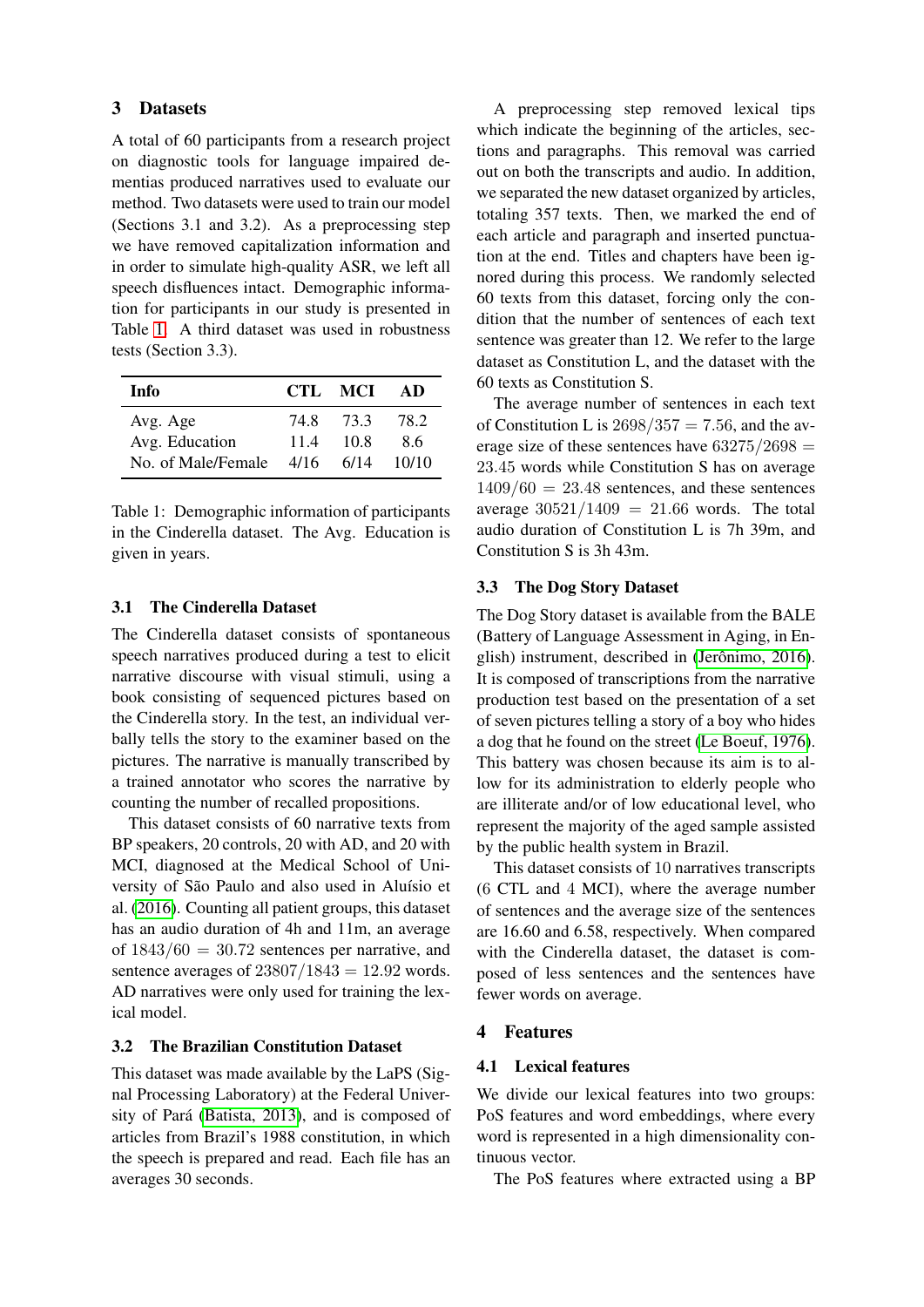<span id="page-3-2"></span>

Figure 1: Architecture of the RCNN for both lexical and prosodic model.

morphosyntatic tagger called nlpnet<sup>[2](#page-3-0)</sup> trained on a revised version of the Mac-Morpho corpus [\(Fon](#page-9-11)[seca et al., 2015\)](#page-9-11), which contains a set of 25 tags.

The word embeddings used in this work have 50 dimensions and were trained by Fonseca et al. [\(2015\)](#page-9-11) with articles from the BP version of Wikipedia and a large journalistic corpus with articles from the news site  $G1<sup>3</sup>$  $G1<sup>3</sup>$  $G1<sup>3</sup>$ , totaling 240 million tokens and a vocabulary of 160,270 words. All of these tokens were made lowercase and trained with a neural language model described in [\(Col](#page-9-12)[lobert et al., 2011\)](#page-9-12).

#### 4.2 Prosodic features

We used three prosodic features: F0, intensity and duration which were extracted at the phonetic level using PRAAT [\(Boersma and others, 2002\)](#page-9-13) from forced alignment output. Alignment was done using using the HTK toolkit [\(Young et al., 2002\)](#page-10-15) with clean speech corpora and a pronunciation dictionary phonetically transcribed by Petrus [\(Ser](#page-10-16)[rani, 2015\)](#page-10-16) and augmented by our rule-based algorithm to insert multiple pronunciations, rendering a suitable model for ASR. The features were calculated for the first, last, penultimate and antepenultimate vowels of each word and pauses. These vowels were chosen based on knowledge of the BP which typically exhibits stress on the penultimate vowel, with notable patterns observed for final vowel stressing, for example words ending in "i" ("Barueri") or a nasal consonant ("Renan"), and the antepenultimate vowel (usually indicated by a stress diacritic) like "helicóptero" ("helicopter"), "espírito" ("spirit") and "árvore" ("tree"). Also, Portuguese, like most western languages, distinguishes sentence types by rising and falling pitch patterns, giving the listener a clue as

to whether the speaker has finished a sentence or not. Pause duration was also calculated since the length of a pause can be indicative of the presence of a punctuation mark [\(Beckman and Ayers Elam,](#page-9-14) [1997\)](#page-9-14).

### 5 Model description

To automatically extract features from the input and also deal with the problem of long dependencies between words, we propose a model based on recurrent convolutional neural networks (RCNN), which was inspired by the work of Lai et al. [\(2015\)](#page-9-15). The architecture of our model can be seen in Figure [1.](#page-3-2) First, we show how to prepare the input for the network, then we go through the networks layers and describe the training procedure, finally, we discuss the experimental settings.

### 5.1 Input preparation

In our approach, the input to the network is a transcribed narrative which is categorized as CTL (healthy elderly individuals) and MCI (MCI patients). The narratives contain a sequence of words  $w_1, w_2, \ldots, w_m$ . Each word is annotated with a label, to indicate whether it precedes a boundary  $(y = B)$  or not  $(y = NB)$ . We do not make a distinction between punctuation marks, so a boundary is defined as a period, exclamation mark, question mark, colon or semicolon. With this approach, we can see this task as a binary classification problem.

# 5.2 Representation

Our input contains transcribed narratives with  $m$ words in it. We represent the narrative i as  $X_i \in$  $\mathbb{R}^{m \times n}$ ,  $X_i = \{x_1, x_2, \dots, x_{m \times n}\}\$ , where *n* is the number of features. We represent the boundaries as  $Y_i \in \mathbb{R}^2$ ,  $Y_i = \{0, 1\}$ , where 0 stands for  $NB$ and 1 denotes B. Our final model consists of a

<span id="page-3-0"></span><sup>2</sup><nilc.icmc.usp.br/nlpnet/>

<span id="page-3-1"></span><sup>3</sup><g1.globo.com/>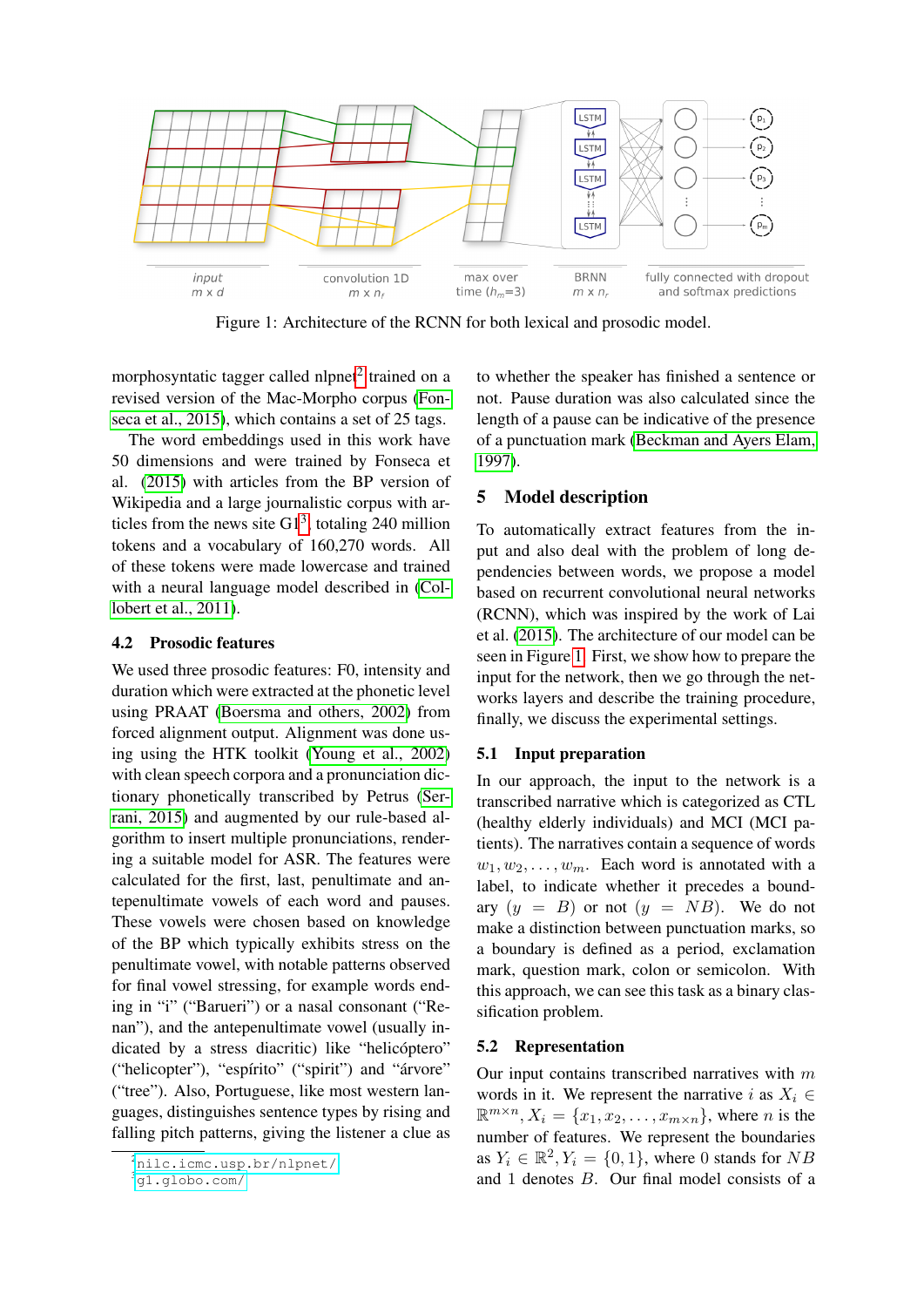combination of two models. The first model is responsible for treating only lexical information, while the second treats only prosodic information. Both models have the same architecture shown in Figure [1.](#page-3-2) This strategy is based on the idea that we can train the lexical model with even more data, since textual information is easily found on the web. In order to obtain the most probable class  $y$ for the  $w_i$  word, a linear combination was created between these two models, where one receives the weighted complement of the other:

<span id="page-4-1"></span>
$$
\alpha \cdot P_{lexical}(y \mid w_j) + (1 - \alpha) \cdot P_{prosodic}(y \mid w_j) \tag{1}
$$

Then, the most probable class is the one that maximizes the linear combination from previous equation.

### 5.2.1 Embedding layer

The data input for the lexical model is divided into two features: word embeddings with dimensions  $|e_w|$ , and the PoS tags with dimensions  $|e_t|$ . Given a word w, the respective embedding  $e_w \in E_{word}$ is fetched and concatenated with the word's PoS vector  $e_t \in E_{tag}$ , thus obtaining a new vector size  $d = |e_w| + |e_t|$ . Out of vocabulary words share a single and randomly generated vector that represents an unknown word.

In the prosodic model we directly feed information about pitch, intensity and duration from the first, last, penultimate and ante-penultimate vowels of each word. Moreover, we feed the information about pause duration after each word, where duration of zero seconds denotes no pause. Therefore, for the prosodic model, we have a vector with dimensions  $d = 4 \cdot 3 + 1 = 13$ .

#### 5.2.2 Convolutional and pooling layer

Once we have a matrix formed by the features of the words in the text, the convolutional layer receives it, which, in turn, is responsible for the automatic extraction of  $n_f$  new features depending on  $h_c$  neighboring words [\(Kim, 2014\)](#page-9-16). The convolutional layer produces a new feature  $c_i$  by applying a filter  $W \in \mathbb{R}^{h_c \cdot d}$  to a window of  $h_c$  words  $x_{j-h_c+1:j}$  in a sentence with length m:

$$
c_j = f(Wx_{(j-h_c+1):j} + b), \quad h_c \le j \le m \quad (2)
$$

Where  $b \in \mathbb{R}$  represents a bias term and f is a non-linear function.

Our convolutional layer simply moves one dimension vertically, making one step at a time, which gives us  $m - h_c + 1$  generated features. Since we want to classify exactly  $m$  elements, we add  $p = |h_c/2|$  zero-padding on both sides of the text. Applying this strategy for each entry  $x_j$  yields the complete feature map  $c \in$  $\mathbb{R}^{(m-h_c+1)+2\cdot p}$ .

In addition, we apply a max-pooling operation over time, looking at a region of  $h_m$  elements to find the most significant features:

$$
\hat{c} = \max_{1 \le j \le m} \{c_{(j-h_m+1):j}\}\tag{3}
$$

#### 5.2.3 Recurrent layer

The new features extracted are fed into a recurrent bidirectional layer which has  $n_r$  units. A recurrent layer is able to store historic information by connecting the previous hidden state with the current hidden state at a time  $t$ . The values in the hidden and output layers are computed as follows:

$$
h_t = f(W_x x_t + W_h h_{t-1} + b_h)
$$
 (4)

$$
y_t = g(W_y h_t + b_y) \tag{5}
$$

where  $W_x$ ,  $W_h$ , and  $W_y$  are the connection weights,  $b_y$  and  $b_h$  are bias vectors, and f and g are non-linear functions. Here, we use a special unit known as Long Short-Term Memory (LSTM) [\(Hochreiter and Schmidhuber, 1997\)](#page-9-17), which is able to learn over long dependencies between words by a purpose-built memory cell. Figure [2](#page-4-0) shows a single LSTM memory cell.

<span id="page-4-0"></span>

Figure 2: Diagram of a LSTM memory cell.

The LSTM updates for time steps  $t$  are done as described by Jozefowicz et al. [\(2015\)](#page-9-18), which is a slight simplification of the one described by Graves and Jailty [\(2014\)](#page-9-19), where the memory cell is implemented as follows: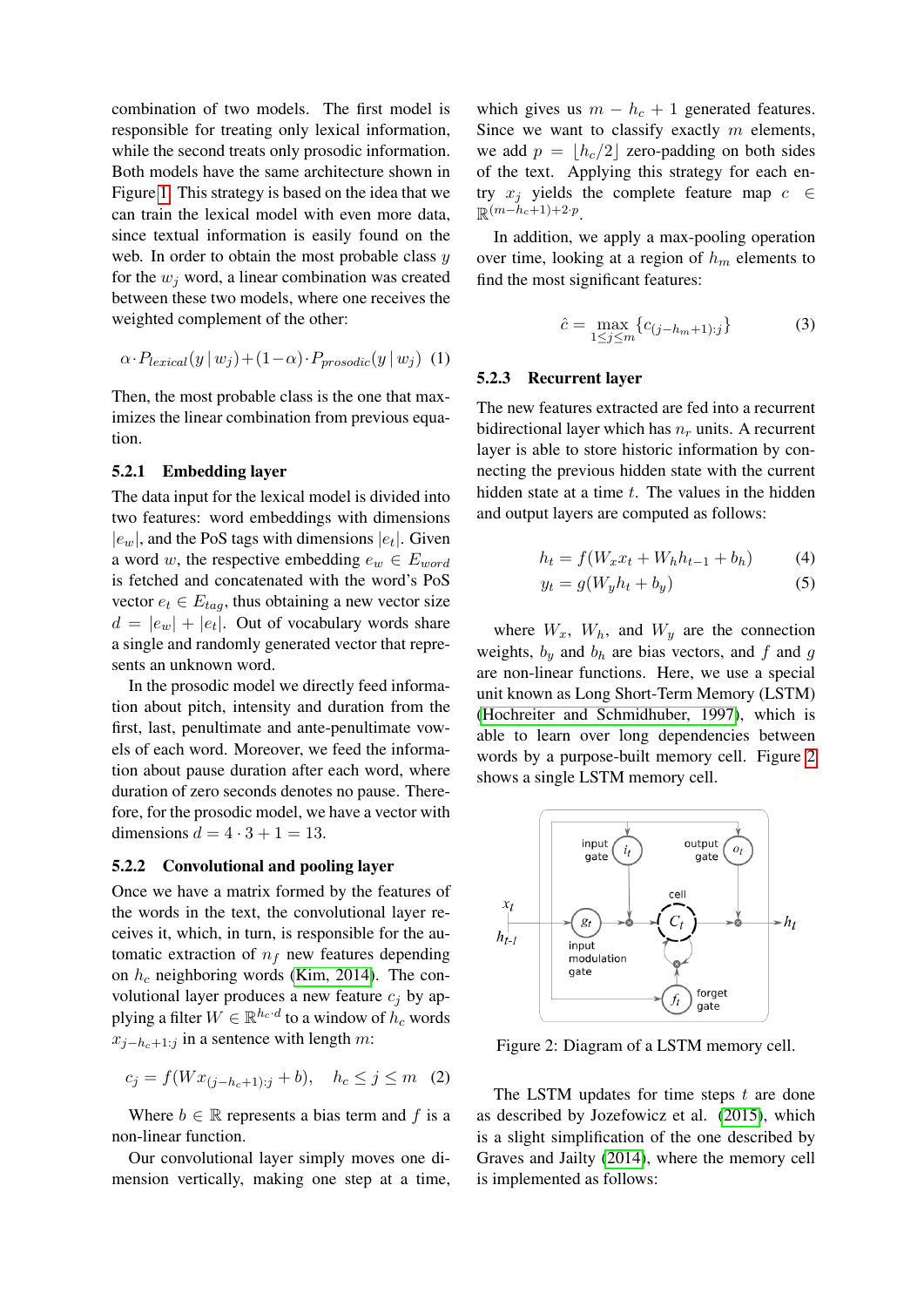$$
i_t = \sigma(W_{xi}x_t + W_{hi}h_{t-1} + b_i)
$$
  
\n
$$
f_t = \sigma(W_{xf}x_t + W_{hf}h_{t-1} + b_f)
$$
  
\n
$$
o_t = \sigma(W_{xo}x_t + W_{ho}h_{t-1} + b_o)
$$
  
\n
$$
g_t = tanh(W_{xc}x_t + W_{hc}h_{t-1} + b_c)
$$
  
\n
$$
c_t = f_t \odot c_{t-1} + i_t \odot g_t
$$
  
\n
$$
h_t = o_t \odot tanh(c_t)
$$

where  $\sigma(z) = 1/(1 + e^{-z})$  is the sigmoid function,  $h_t \in \mathbb{R}^{n_r}$  is the hidden unit,  $i_t \in \mathbb{R}^{n_r}$  is the input gate,  $f_t \in \mathbb{R}^{n_r}$  is the forget gate,  $o_t \in \mathbb{R}^{n_r}$ is the output gate,  $g_t \in \mathbb{R}^{n_r}$  is the input modulation gate, and  $c_t \in \mathbb{R}^{n_r}$  is the memory cell unit, which is the summation of the previous memory cell modulated by the forget gate  $f_t$ , and a function of the current input with previous hidden state modulated by the input gate  $i_t$ .

As in Graves and Jaitly [\(2014\)](#page-9-19), we used the features by looking at forward states and backward states. This kind of mechanism is known as a bidirectional neural network (BRNN), since it learns weights based on both past and future elements given a timestep  $t$ . In order to implement the BRNN, we reversed the sentences as a trick before we fed them to a regular LSTM layer, doubling the number of weights used in the recurrent layer. The output from this layer is the summation of the forward output with backward output:

$$
y_t = \overleftarrow{y_t} + \overrightarrow{y_t} \tag{6}
$$

With a bidirectional LSTM layer, we are able to explore the principle that words nearby have a greater influence in classification, while considering that words farther away can also have some impact. This often happens, for example, in the case of question words and conjunctions: por que ("why"); qual ("which"); quem ("who"); quando ("when"), etc.

#### 5.2.4 Fully connected layer

After the BRNN layer, dropout is used to prevent co-adaptation of hidden units during forwardbackpropagation, where we ignore some neurons meaning to reduce the chance of overfitting the model [\(Srivastava et al., 2014\)](#page-10-17).

The last layer receives the output from the BRNN in each timestep and passes them trough a fully connected layer, where the softmax operation is calculated, giving us the probability of whether or not the word precedes a boundary:

$$
\hat{y}_t = softmax(Wy_t + b) \tag{7}
$$

Where  $W \in \mathbb{R}^{n_r \times 2}$  is a matrix of weights,  $b \in$  $\mathbb{R}^{n_r}$  is a bias vector, and softmax is defined as:

$$
s_j(z) = \frac{e^{z_j}}{\sum_{k=1}^K e^{z_k}}, \quad \text{for } j = 1, 2, \dots, K \quad (8)
$$

## 5.3 Training

We define all of the parameters to be trained as  $\theta$ .

$$
\theta = \{E_{word}, E_{tag}, W^{(c)}, b^{(c)}, W^{(f)}, b^{(f)}, \overleftarrow{W}^{(r)}, \overleftarrow{b}^{(r)}, \overrightarrow{W}^{(r)}, \overrightarrow{b}^{(r)}\}
$$
(9)

Where  $E_{word} \in \mathbb{R}^{|V| \times |e_w|}$  is the lookup table for the word embeddings,  $E_{tag} \in \mathbb{R}^{|V_{tag}|\times |e_t|}$  is the lookup table for PoS tags, and  $|V|, |V_{tag}|$  represents the size of the vocabulary for word embeddings and PoS tags, respectively.

For the convolutional layer: the weights  $W^{(c)}$  ∈  $\mathbb{R}^{n_f \times h_c \cdot d}$  and the bias vector  $b^{(c)} \in \mathbb{R}^{n_f}$ .

For the fully connected layer: the weights matrix  $W^{(f)} \in \mathbb{R}^{n_r \times 2}$  and the bias vector  $b^{(f)} \in \mathbb{R}^{n_r}$ .

For the BRNN layer we divide the set of parameters from BRNN into two sets. Those from the forward pass and backward pass. Each set contains the weights for an input  $W_x^{(r)} \in \mathbb{R}^{n_r \times n_f}$ , the weights for previous hidden states  $W_h^{(r)} \in$  $\mathbb{R}^{n_r \times n_r}$ , and the bias vectors  $b^{(r)} \in \mathbb{R}^{n_r}$  for all gates  $(i, f, o, g)$ . Additionally, we have the weights for an output in a timestep  $W_y^{(r)} \in$  $\mathbb{R}^{n_r \times n_r}$  and a bias vector  $b_y \in \mathbb{R}^{n_r}$ .

We define the loss function  $\mathcal L$  as categorical cross-entropy [\(Murphy, 2012\)](#page-10-18), shown in the equation below, which aims to minimize the negative log likelihood in relation to the weights. Since we have an unbalanced class problem, we give different weights for each class, where the weight of the minority class  $(B)$  is greater than that of the majority  $(NB)$ .

$$
\mathcal{L}(y,\hat{y}) = -\sum_{i} y_i \log(\hat{y}_i) c w_{y_i} \qquad (10)
$$

Where y are our real targets,  $\hat{y}$  are our predictions, and cw are the class weights for  $\ell = B$  and  $\ell = NB$ , calculated as follows:

$$
cw_{\ell} = \frac{|y|}{2 \cdot |y = \ell|} \tag{11}
$$

We minimize the loss function with respect to all weights  $\theta \mapsto \mathcal{L}$  by using RMSProp algorithm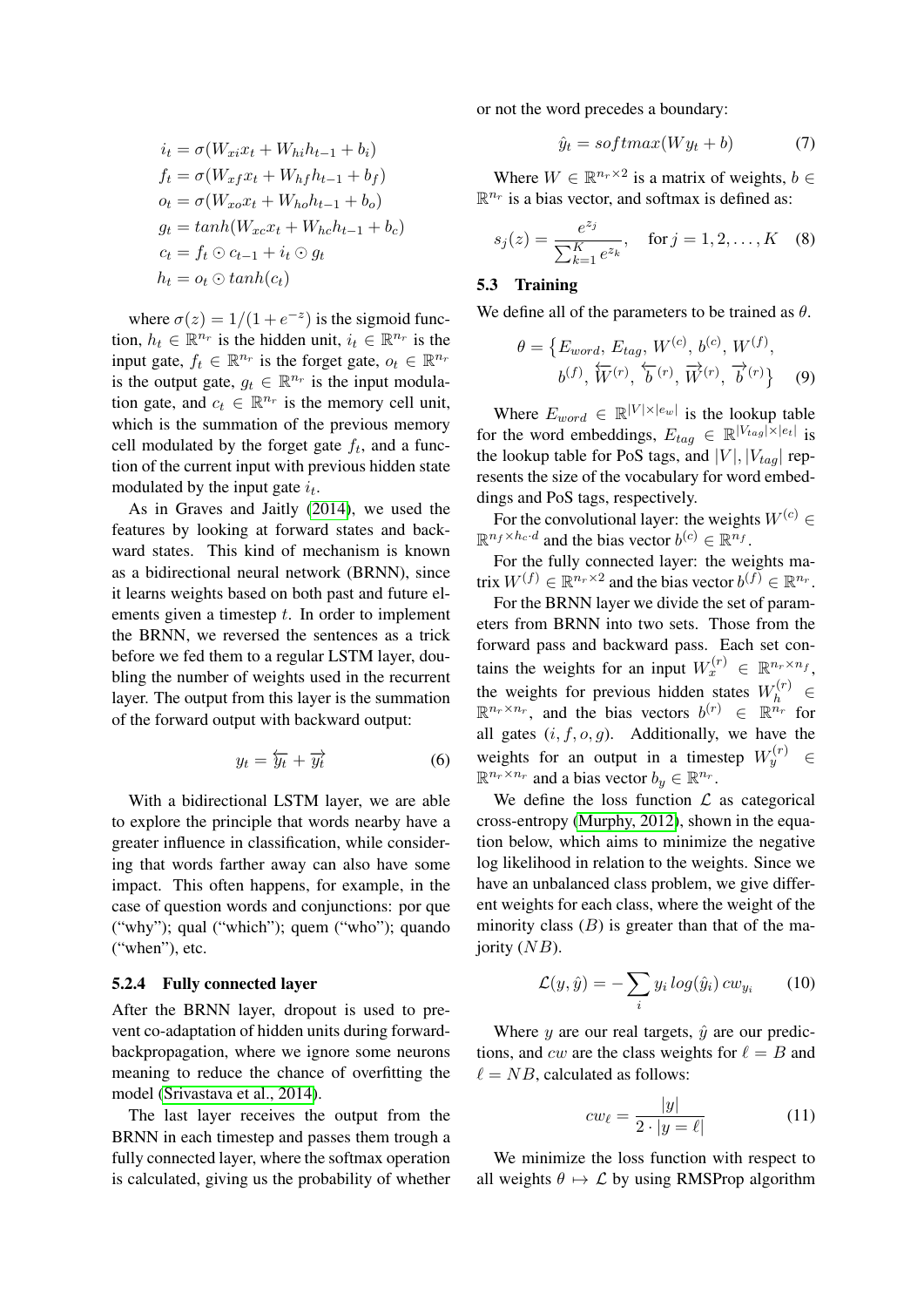[\(Tieleman and Hinton, 2012\)](#page-10-19) with backpropagation to compute the gradients  $\nabla \mathcal{L}$ . The update step for a timestep  $t$  is made by normalizing the gradients by an exponent moving at an average  $r_t$ :

$$
r_t = \gamma r_{t-1} + (1 - \gamma) \nabla \mathcal{L}(\theta_t)^2 \qquad (12)
$$

$$
\theta_{t+1} = \theta_t - \eta \frac{\nabla \mathcal{L}(\theta_t)}{\sqrt{r_t} + \epsilon}
$$
\n(13)

Where  $\eta$  is the learning rate and  $0 < \gamma < 1$  is the forgetting factor.

#### 5.4 Experiment settings

We break the text in tokens delimited by spaces. We do not remove stopwords from the texts, since they can be important features for our domain.

We ran a 5-fold cross-validation for the group being analyzed (CLT or MCI), which leaves about 10% of the data for testing, the rest for training.

The weight matrix for tag embeddings  $E_{taq}$  was generated randomly from a gaussian distribution scaled by fan in + fan out [\(Glorot and Bengio,](#page-9-20) [2010\)](#page-9-20). Both embeddings matrix  $E_{word}$  and  $E_{tag}$ were adjusted during training. We follow previous studies on sentence boundary detection to set the network hyper-parameters (Tilk and Alumäe, [2015;](#page-10-11) [Che et al., 2016\)](#page-9-7). The values for each parameter are shown in Table [2.](#page-6-0)

<span id="page-6-0"></span>

| Var.     | <b>Parameter</b> | Lexical | <b>Prosodic</b> |  |  |
|----------|------------------|---------|-----------------|--|--|
| $ e_w $  | Word emb. size   | 50      |                 |  |  |
| $ e_t $  | Tag emb. size    | 10      |                 |  |  |
| $n_f$    | Conv. filters    | 100     | 8               |  |  |
| $h_c$    | Filter length    |         | 5               |  |  |
| $h_m$    | Max-pool size    | 3       | 3               |  |  |
| $n_r$    | Recurrent units  | 100     | 100             |  |  |
| $\gamma$ | Forget factor    | 0.9     | 0.9             |  |  |
| η        | Learning rate    | 0.001   | 0.001           |  |  |

Table 2: RCNN Hyper-parameters.

We tried three different learning rate values  $\eta \in$  $\{0.01, 0.003, 0.001\}$  for both lexical and prosodic models, and found that 0.001 yielded best results. We trained our network over 20 epochs using a bucket strategy, which groups training examples in buckets of similar sentence size. Our implementation is based on Theano [\(Bergstra et al., 2010\)](#page-9-21), a library that defines, optimizes and evaluates mathematical expressions in an effective way.

### 6 Evaluation

We evaluated our method intrinsically and also compared it with the method developed by Fraser et al. [\(2015a\)](#page-9-4) for all of the datasets. We also performed robustness tests to indicate how well our method responds to both (i) test data that varies from Cinderella training data and (ii) train data that varies from Cinderella testing data.

If we classified all words as  $NB$ , our method would have an accuracy superior to 90%. For this reason, we use the  $F_1$  metric, which is defined as the harmonic mean between precision and recall. And since we are more interested in knowing whether our method correctly identifies the boundaries, we ignore the  $NBs$  and calculate  $F_1$  only for the positive class  $(B)$ .

### 6.1 Results

In this subsection, we evaluate the performance of our classifier (RCNN) for the Cinderella and Constitution datasets. Table [3](#page-7-0) summarizes the results.

From Table [3](#page-7-0) we can see that our approach presents better results for the Constitution dataset than Cinderella. This may be related to the text quality, as the Cinderella transcripts presents many disfluences, characteristic of spontaneous speech. As expected, results for CTL were higher than for MCI, since CTL narratives contain less disfluencies. Another important observation is that our method performs much better than the baseline. Where the baseline represents the results for a classifier that predicts all words as B. The Constitution results show us that traditional machine learning techniques used in NLP can be applied to this scenario, since the differences in the Cinderella data are few. Another reason that supports this statement is that  $F_1$  results from related studies on sentence boundary detection based on well-written texts are between 0.7 and 0.8 for two classes [\(Wang et al., 2012;](#page-10-9) [Khomitsevich et al.,](#page-9-6) [2015;](#page-9-6) Tilk and Alumäe, 2015; [Che et al., 2016\)](#page-9-7). When we compare the Constitution size relation we find out that corpus size is not greatly affected by the results, since the results for Constitution S were slightly better than for Constitution L. We think that, even with less data, our method performs better on Constitution S because of the distribution of sentence quantity in the dataset, where Constitution S has an average of 23.48 sentences per text, while Constitution L has an average of only 7.56 sentences per text.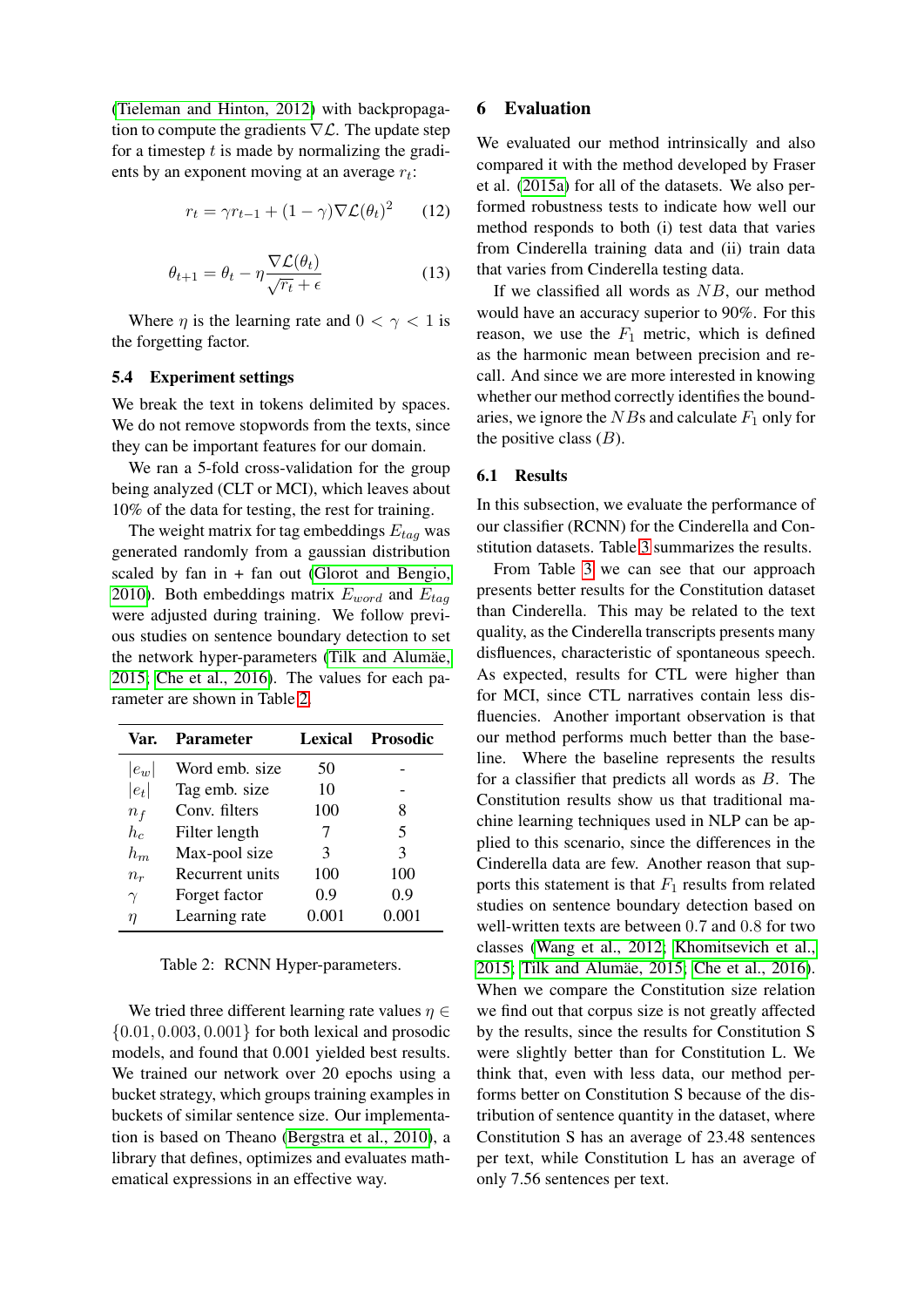<span id="page-7-0"></span>

| <b>Features</b> | <b>Cinderella</b> |      |         |            |      |       | <b>Constitution</b> |                  |         |                  |      |       |  |
|-----------------|-------------------|------|---------|------------|------|-------|---------------------|------------------|---------|------------------|------|-------|--|
|                 | <b>CTL</b>        |      |         | <b>MCI</b> |      |       | L                   |                  |         |                  | S    |       |  |
|                 | $\boldsymbol{P}$  | R    | $F_{1}$ | P          | R    | $F_1$ | P                   | $\boldsymbol{R}$ | $F_{1}$ | $\boldsymbol{P}$ | R    | $F_1$ |  |
| <b>Baseline</b> | 0.07              | 1.00 | 0.13    | 0.08       | 1.00 | 0.14  | 0.03                | 1.00             | 0.07    | 0.04             | 1.00 | 0.08  |  |
| Po <sub>S</sub> | 0.36              | 0.82 | 0.50    | 0.32       | 0.83 | 0.46  | 0.30                | 0.89             | 0.44    | 0.29             | 0.79 | 0.42  |  |
| Prosody         | 0.20              | 0.59 | 0.30    | 0.19       | 0.58 | 0.29  | 0.54                | 0.84             | 0.66    | 0.48             | 0.85 | 0.61  |  |
| Embeddings      | 0.70              | 0.70 | 0.70    | 0.63       | 0.77 | 0.69  | 0.60                | 0.63             | 0.63    | 0.60             | 0.64 | 0.62  |  |
| $PoS + Pros.$   | 0.40              | 0.74 | 0.52    | 0.36       | 0.80 | 0.49  | 0.52                | 0.91             | 0.66    | 0.57             | 0.85 | 0.68  |  |
| $Emb. + PoS$    | 0.71              | 0.72 | 0.71    | 0.64       | 0.75 | 0.69  | 0.64                | 0.72             | 0.68    | 0.63             | 0.67 | 0.65  |  |
| $Emb. + Pros.$  | 0.71              | 0.74 | 0.72    | 0.64       | 0.77 | 0.70  | 0.71                | 0.83             | 0.76    | 0.74             | 0.81 | 0.77  |  |
| All             | 0.72              | 0.76 | 0.74    | 0.66       | 0.74 | 0.70  | 0.77                | 0.82             | 0.79    | 0.76             | 0.85 | 0.80  |  |

Table 3:  $F_1$  for boundary class for each feature set on Cinderella and Constitution data using our method.

We also evaluated the performance of different feature sets with our datasets. Embeddings have a great impact on both datasets. The PoS information was influential on both datasets, but by a small margin, since it has a small difference when used with embeddings (0.01) on the Cinderella, and (0.03) Constitution data. This tells us that embeddings already bring enough morphosyntactic information. It is evident that the weight of the prosodic features is higher on Constitution, which is based on prepared speech, than in Cinderela. This result is consistent with those found by Kolár et al. [\(2009\)](#page-9-22) and Fraser et al. [\(2015a\)](#page-9-4). We also believe that the quality of the audio recordings may have impacted the weight of the prosodic features, since the Constitution dataset was recorded by speech processing experts in a studio and the Cinderella dataset was recorded in a clinical setting. In light of this, we can see that our method performs better when all features are used. Furthermore, the best results were obtained by using  $\alpha = 0.6$ , from the linear combination in Equation [1,](#page-4-1) showing that our model lends more weight to the lexical model.

### 6.2 Comparison of methods

In order to compare our model with related work, we replicated the approach proposed by Fraser et al. [\(2015a\)](#page-9-4), which uses a CRF model for sentence segmentation. To explain the choice for a recurrent convolutional model, we split our method in three: (i) Multilayer Perceptron (MLP): we removed the convolutional and the recurrent layer of our model, and added a hidden fully-connected layer with 100 units and sigmoid activation; (ii) CNN: we simply removed the recurrent layer from our model and passed the output from the convolutional to the fully-connected layer; (iii) Recurrent Neural Network (RNN): analogous to the CNN model, we removed the convolutional layer and connected the embedding layer with the recurrent layer. The results for each method are presented in Table [4.](#page-8-0)

Our method achieved the best results in both datasets. We can see that the CRF method, used by Fraser et al. [\(2015a\)](#page-9-4), obtained the worst results on Constitution, and was only better than RNN on the Cinderella data. These results were similar to those reported in their paper, which suggests that our replication was faithful. We believe that the RNN performed poorly because it has a large set of weights to be trained, and since we have relatively little data, it failed to achieve good results. This may be related to the fact that LSTM units are very complex and need more data to be able to converge. Looking at the Constitution results, which have about three times more words than the Cinderella data, we can note the difference ( $\sim 0.2$ ) with relation to corpus size.

MLP and CNN alone were able to achieve better results than CRF and RNN, but MLP results for the MCI subset were not as good as CNN, which indicates that MLP alone is not able to deal with narratives that are potentially impaired. However, for the Constitution data, MLP obtained results very close (∼ 0.02) to our best method.

Our RCNN achieved the best results on both datasets, implying that a union of these models was a good choice in order to deal with impaired speech. We believe that the greatest influence was from the CNN, and the addition of a recurrent layer with LSTM was able to deal with some particular cases, likely over long dependencies similar to the findings in (Tilk and Alumäe,  $2015$ ), where the CNN was not able to do so due to the fixed filter length in the convolution process, a re-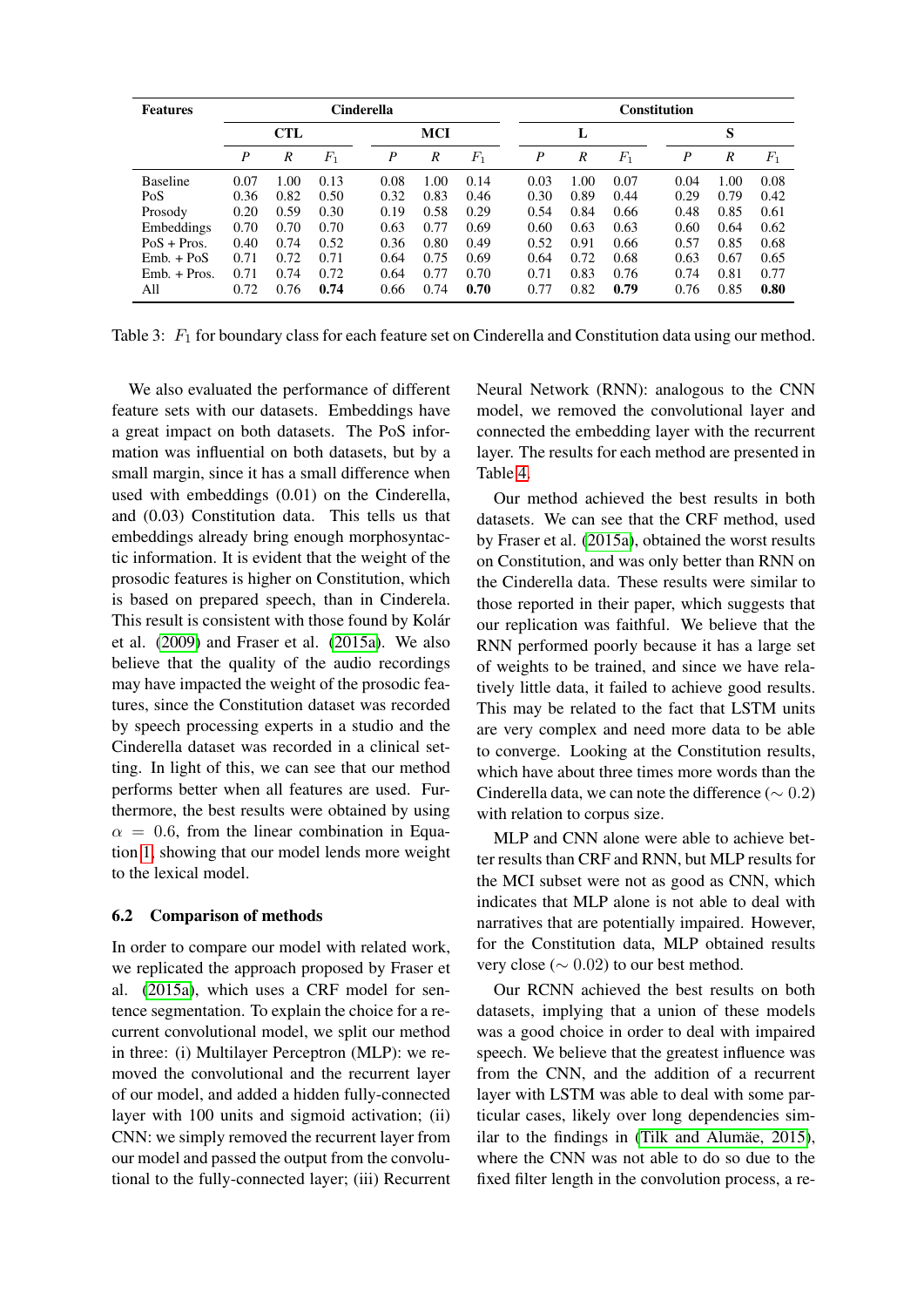<span id="page-8-0"></span>

| <b>Methods</b>            | Cinderella   |              |              |              |              |              | <b>Constitution</b> |              |              |  |              |              |              |
|---------------------------|--------------|--------------|--------------|--------------|--------------|--------------|---------------------|--------------|--------------|--|--------------|--------------|--------------|
|                           | CTL<br>MCI   |              |              |              | L            |              |                     |              | S            |  |              |              |              |
|                           | P            | R            | $F_{\rm 1}$  | P            | R            | $F_{1}$      | P                   | R            | $F_1$        |  | P            | R            | $F_1$        |
| <b>CRF</b>                | 0.70         | 0.45         | 0.55         | 0.62         | 0.46         | 0.53         | 0.89                | 0.36         | 0.51         |  | 0.84         | 0.34         | 0.48         |
| MLP                       | 0.59         | 0.79         | 0.67         | 0.47         | 0.80         | 0.59         | 0.75                | 0.79         | 0.77         |  | 0.76         | 0.80         | 0.78         |
| <b>RNN</b>                | 0.27         | 0.68         | 0.39         | 0.73         | 0.25         | 0.37         | 0.43                | 0.92         | 0.58         |  | 0.44         | 0.85         | 0.57         |
| <b>CNN</b><br><b>RCNN</b> | 0.64<br>0.72 | 0.79<br>0.76 | 0.71<br>0.74 | 0.59<br>0.66 | 0.77<br>0.74 | 0.67<br>0.70 | 0.65<br>0.77        | 0.85<br>0.82 | 0.73<br>0.79 |  | 0.58<br>0.76 | 0.89<br>0.85 | 0.70<br>0.80 |

Table 4: Best  $F_1$  results for each method.

sult which was also noted in [\(Che et al., 2016\)](#page-9-7).

#### 6.3 Robustness tests

Robustness was evaluated by measuring  $F_1$  on both out-of-genre and in-genre data. The results for each configuration are presented in Table [5.](#page-8-1)

<span id="page-8-1"></span>

| <b>Trained on</b> | <b>Tested on</b> | P    | R    | $F_{1}$ |
|-------------------|------------------|------|------|---------|
| Constitution      | Cinderella CTL   | 0.19 | 0.29 | 0.23    |
| Constitution      | Cinderella MCI   | 0.20 | 0.25 | 0.22.   |
| Cinderella        | Dog story CTL    | 0.72 | 0.62 | 0.66    |
| Cinderella        | Dog story MCI    | 0.65 | 0.64 | 0.64    |

Table 5: Results for robustness tests

We evaluated our method by changing the corpus genre: training with the Constitution and testing with the Cinderella dataset. This evaluation shows that our method performed poorly in this scenario, probably because the differences in the lexical clues between these datasets are high, since the Constitution is composed of prepared speech and Cinderella of spontaneous speech. When we maintain the corpus genre but change the story used in the neuropsychological test, our method can still achieve good results, yielding a small difference of 0.08 for CTL and 0.06 for MCI from our best results. We believe that these results are related with the linear combination weight from Equation [1,](#page-4-1) where the results were obtained by using  $\alpha = 0.8$ , lending less weight to the prosodic model when compared to our best results (where it has 40% of influence). Since the Dog Story and Cinderella datasets are composed of spontaneous speech, the lexical clues found in this kind of speech helped the method to achieve good performance.

### 7 Conclusions and Future Work

We have shown that our model, using a recurrent convolutional neural network, is benefited by

word embeddings and can achieve promising results even with a small amount of data. We found that our method is better for cases where speech is planned, since the prosodic features lend more weight to the classification. Our method achieved good results on impaired speech transcripts even with little data, with an  $F_1$  result of 0.74 on CTL patients, which is comparable with the results from other studies using broadcast news and conversational data [\(Wang et al., 2012;](#page-10-9) [Khomitsevich](#page-9-6) [et al., 2015;](#page-9-6) Tilk and Alumäe, 2015; [Che et al.,](#page-9-7) [2016\)](#page-9-7). Moreover, our method achieved good results in robustness tests when we changed the story used in the neuropsychological test.

As for future work, we plan to evaluate our method on English data for comparison with related work. Also, we plan on using more text data to train the lexical model, as it is independent from the prosodic model and lends more weight in our evaluations. Moreover, we will evaluate our method with the output of an ASR system for BP, as a higher word recognition error rate can greatly affect our results. Lastly, we would like to evaluate our method with datasets with higher quality audio, more robust acoustic models and a manually aligned portion of the database as better audio segmentation would greatly improve the model and the usefulness of prosodic features.

With respect to improvements in the corpus, our dataset consists of spontaneous speech narratives and was annotated only with periods. Since there are initial conjunctions such as "and", "moreover", and "however", we could include commas. This would turn our problem into a ternary problem. This could be done by increasing the number of neurons in the last layer of our architecture.

#### Acknowledgments

We thank CNPq for a scholarship granted to the first author.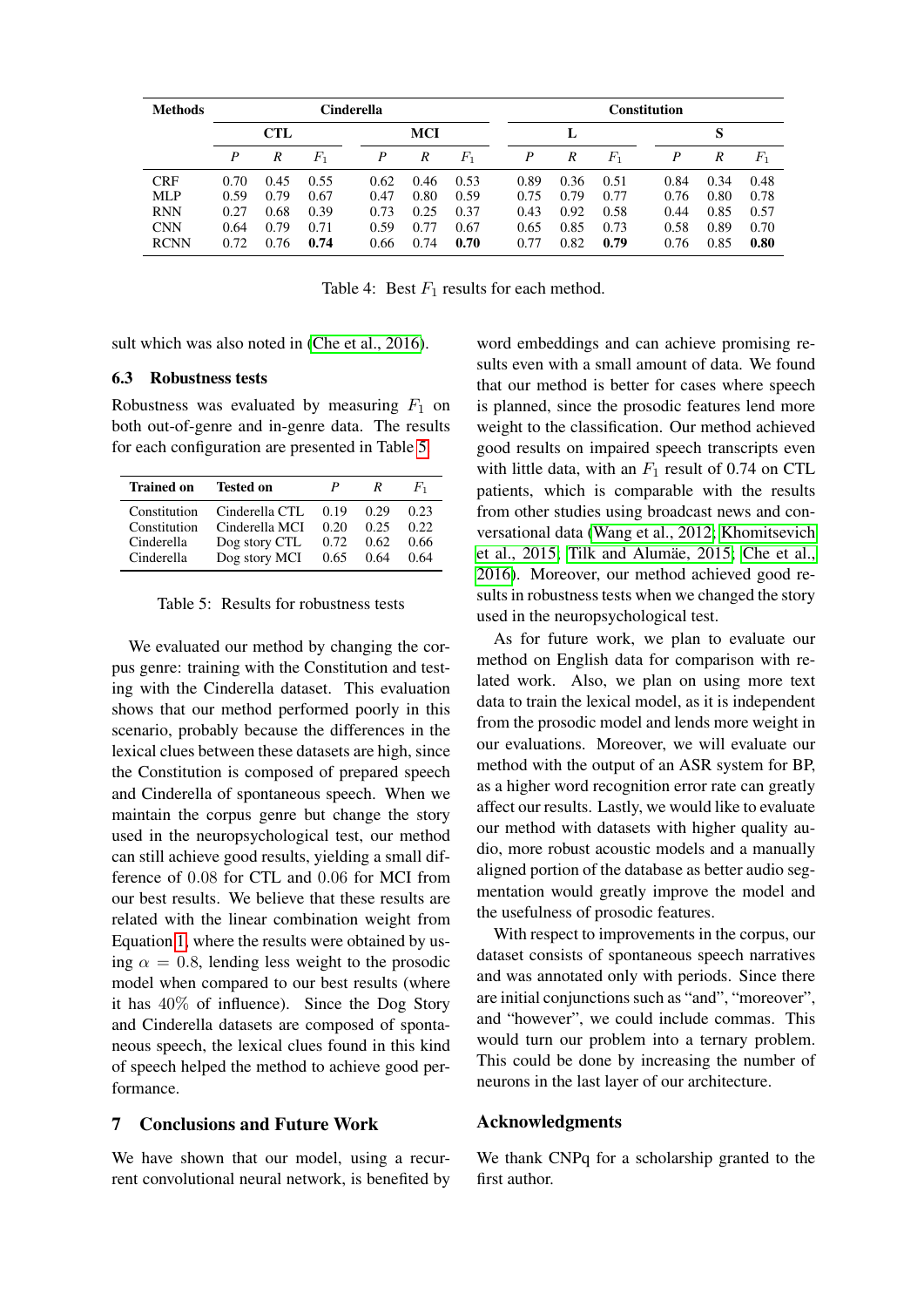#### References

- <span id="page-9-3"></span>[Aluísio et al.2016] S. Aluísio, A. Cunha, and C Scarton. 2016. Evaluating progression of alzheimer's disease by regression and classification methods in a narrative language test in portuguese. *International Conference on Computational Processing of the Portuguese Language*, pages 374–384, July.
- <span id="page-9-8"></span>[Batista and Mamede2011] Fernando Batista and Nuno Mamede. 2011. *Recovering Capitalization and Punctuation Marks on Speech Transcriptions*. Ph.D. thesis, Instituto Superior Técnico.
- <span id="page-9-9"></span>[Batista2013] Pedro dos Santos Batista. 2013. Avanços em reconhecimento de fala para português brasileiro e aplicações: ditado no libreoffice e unidade de resposta audível com asterisk.
- <span id="page-9-1"></span>[Bayles and Tomoeda1991] Kathryn Bayles and CK Tomoeda. 1991. *ABCD: Arizona Battery for Communication Disorders of Dementia*. Tucson, AZ: Canyonlands Publishing.
- <span id="page-9-14"></span>[Beckman and Ayers Elam1997] Mary E Beckman and Gayle Ayers Elam. 1997. Guidelines for tobi labelling: The ohio state university research foundation.
- <span id="page-9-21"></span>[Bergstra et al.2010] James Bergstra, Olivier Breuleux, Frédéric Bastien, Pascal Lamblin, Razvan Pascanu, Guillaume Desjardins, Joseph Turian, David Warde-Farley, and Yoshua Bengio. 2010. Theano: A cpu and gpu math compiler in python. In *Proc. 9th Python in Science Conf*, pages 1–7.
- <span id="page-9-13"></span>[Boersma and others2002] Paul Boersma et al. 2002. Praat, a system for doing phonetics by computer. *Glot international*, 5(9/10):341–345.
- <span id="page-9-7"></span>[Che et al.2016] Xiaoyin Che, Cheng Wang, Haojin Yang, and Christoph Meinel. 2016. Punctuation prediction for unsegmented transcript based on word vector. In *Proceedings of the Tenth International Conference on Language Resources and Evaluation (LREC 2016)*, Paris, France. European Language Resources Association (ELRA).
- <span id="page-9-12"></span>[Collobert et al.2011] Ronan Collobert, Jason Weston, Léon Bottou, Michael Karlen, Koray Kavukcuoglu, and Pavel Kuksa. 2011. Natural language processing (almost) from scratch. *Journal of Machine Learning Research*, 12(Aug):2493–2537.
- <span id="page-9-11"></span>[Fonseca et al.2015] Erick R Fonseca, João Luís G Rosa, and Sandra Maria Aluísio. 2015. Evaluating word embeddings and a revised corpus for part-ofspeech tagging in portuguese. *Journal of the Brazilian Computer Society*, 21(1):1.
- <span id="page-9-4"></span>[Fraser et al.2015a] Kathleen C. Fraser, Naama Ben-David, Graeme Hirst, Naida Graham, and Elizabeth Rochon. 2015a. Sentence segmentation of aphasic speech. In *Proceedings of the NAACL HLT 2015, The 2015 Conference of the North American Chapter of the Association for Computational Linguistics: Human Language Technologies*, pages 862–871.
- <span id="page-9-2"></span>[Fraser et al.2015b] Kathleen C Fraser, Jed A Meltzer, and Frank Rudzicz. 2015b. Linguistic features identify alzheimer's disease in narrative speech. *Journal of Alzheimer's Disease*, 49(2):407–422.
- <span id="page-9-20"></span>[Glorot and Bengio2010] Xavier Glorot and Yoshua Bengio. 2010. Understanding the difficulty of training deep feedforward neural networks. In *Aistats*, volume 9, pages 249–256.
- <span id="page-9-19"></span>[Graves and Jaitly2014] Alex Graves and Navdeep Jaitly. 2014. Towards end-to-end speech recognition with recurrent neural networks. In *ICML*, volume 14, pages 1764–1772.
- <span id="page-9-5"></span>[Hasan et al.2014] Madina Hasan, Rama Doddipatla, and Thomas Hain. 2014. Multi-pass sentenceend detection of lecture speech. In *INTERSPEECH*, pages 2902–2906.
- <span id="page-9-17"></span>[Hochreiter and Schmidhuber1997] Sepp Hochreiter and Jürgen Schmidhuber. 1997. Long short-term memory. *Neural computation*, 9(8):1735–1780.
- <span id="page-9-0"></span>[Janoutová et al.2015] Jana Janoutová, Omar Serỳ, Ladislav Hosák, and Vladimír Janout. 2015. Is mild cognitive impairment a precursor of alzheimer's disease? short review. *Central European journal of public health*, 23(4):365.
- <span id="page-9-10"></span>[Jerônimo2016] Gislaine Machado Jerônimo. 2016. *Produc¸ao de narrativas orais no envelhecimento sa- ˜ dio, no comprometimento cognitivo leve e na doenc¸a*  $de$  *Alzheimer e sua relação com construtos cognitivos e escolaridade*. Ph.D. thesis.
- <span id="page-9-18"></span>[Jozefowicz et al.2015] Rafal Jozefowicz, Wojciech Zaremba, and Ilya Sutskever. 2015. An empirical exploration of recurrent network architectures. *Journal of Machine Learning Research*.
- <span id="page-9-6"></span>[Khomitsevich et al.2015] Olga Khomitsevich, Pavel Chistikov, Tatiana Krivosheeva, Natalia Epimakhova, and Irina Chernykh. 2015. Combining prosodic and lexical classifiers for two-pass punctuation detection in a russian asr system. In *International Conference on Speech and Computer*, pages 161–169. Springer.
- <span id="page-9-16"></span>[Kim2014] Yoon Kim. 2014. Convolutional neural networks for sentence classification. In *Proceedings of the 2014 Conference on Empirical Methods in Natural Language Processing (EMNLP)*, pages 1746– 1751. Association for Computational Linguistics.
- <span id="page-9-22"></span>[Kolár et al.2009] Jáchym Kolár, Yang Liu, and Elizabeth Shriberg. 2009. Genre effects on automatic sentence segmentation of speech: A comparison of broadcast news and broadcast conversations. In *2009 IEEE International Conference on Acoustics, Speech and Signal Processing*, pages 4701–4704. IEEE.
- <span id="page-9-15"></span>[Lai et al.2015] Siwei Lai, Liheng Xu, Kang Liu, and Jun Zhao. 2015. Recurrent convolutional neural networks for text classification. In *Proceedings*